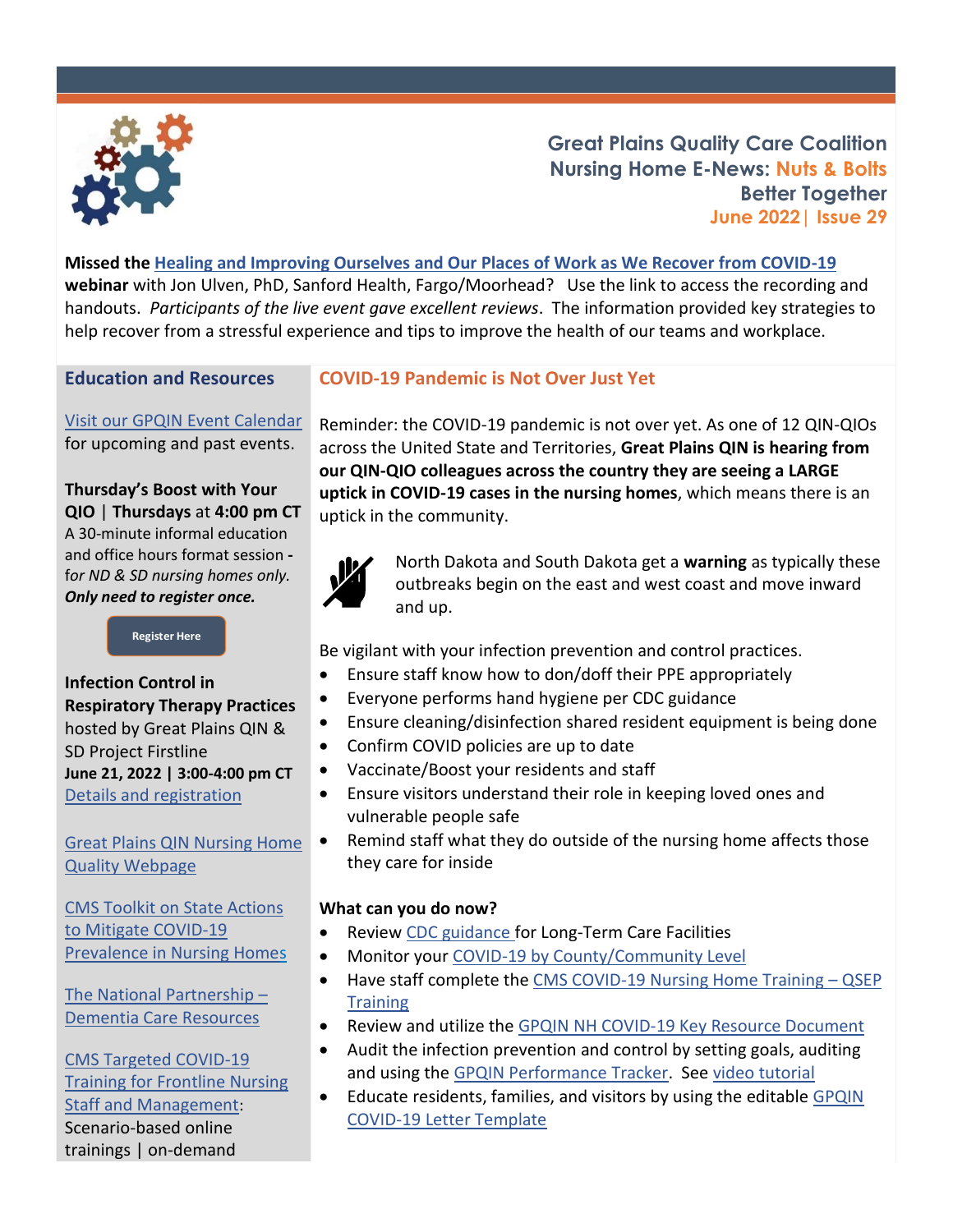• Complete an [Infection Prevention and Control Assessment &](https://www.cdc.gov/coronavirus/2019-ncov/hcp/assessment-tool-for-nursing-homes.html) Response [Tool](https://www.cdc.gov/coronavirus/2019-ncov/hcp/assessment-tool-for-nursing-homes.html) (ICAR)-complete yourself or invite outside resource with fresh eyes to complete. Free ICAR assessments available in ND and SD. \*North Dakota ICAR contacts- [Faye Salzer](mailto:fsalzer@nd.gov) or [Nicole Lennick](mailto:nlennick@nd.gov) \*South Dakota ICAR contacts: [Kipp Stahl](mailto:kipp.stahl@sd.state.us) or [Cheri Fast](mailto:cheri.fast@sdfmc.org)



## **A New Way to Teach Proper PPE Donning and Doffing with Paper Dolls**

SMP Health - St. Catherine North & South Campus initiated a creative way to ensure understanding of proper donning and doffing techniques. This paper doll exercise helps team members demonstrate how to use PPE correctly.

Chelsea Ertelt, RN, is part of the Admissions and Infection Control Team at SMP Health.

Ertelt shared, *"It is important to think outside of the box when assessing your performance and providing education to staff. We utilized a PPE donning and doffing game where staff had a paper doll and all the required PPE for droplet precautions. Staff were asked to demonstrate donning and doffing of PPE on the paper doll in proper order. Our team enjoyed this activity, and it was a new way to engage them in learning about a repeat topic."*

*"The reason I like this exercise is that it makes our staff think. Along with the activity, we ask questions to ensure PPE is being taken off correctly, i.e., the gloves are over the cuffs and the gowns are taken off by rolling it down and not touching the outside of the gown."* 

[Access the donning and doffing paper doll tabletop exercise](https://opqic.org/wp-content/uploads/2020/03/DONNING-AND-DOFFING-TABLE-TOP-EXERCISE.pdf) (also includes instruction for use)

**POP QUIZ**: Can you spot what is wrong on the paper doll (pictured above)? Answer at end of newsletter.

## **Using Personalized Music | Music & Memory South Dakota**  *Submitted by Jess Danko, Coordinator, Music & Memory South Dakota*

Music unlocks an opportunity for everyone to correlate life events and sounds. The brain is a powerhouse that when engaged with musical tunes has an ability to deliver positive outcomes that can be beneficial to all. Research indicates that this is a high reality for those suffering with health barriers due to dementia. By utilizing music to liven those senses, an ability to aid sufferers of the disease is evident. The music becomes a form of wellness that has proven positive outcomes.

Nursing facilities across the nation that are utilizing personalized music programs such as the nationally acclaimed [Music & Memory](https://musicandmemory.org/) program, are seeing astonishing results. Health difficulties, which are often prominent to residents in care facilities, have been seen to promote improvement in dementia, eating, behaviors, medication use, movement and more. The individuals participating the program, have been given the opportunity to awaken parts of the brain through music. Individualized playlist for each participant in the program seems to speak right to the heart and head of each program participant.



In a recent survey, success stories were shared about how Music & Memory South Dakota is working in nursing home across South Dakota. Evidence has shown that each person can have varying results but those that are see success make the program worth the effort. For example, a veteran in one facility was having difficulty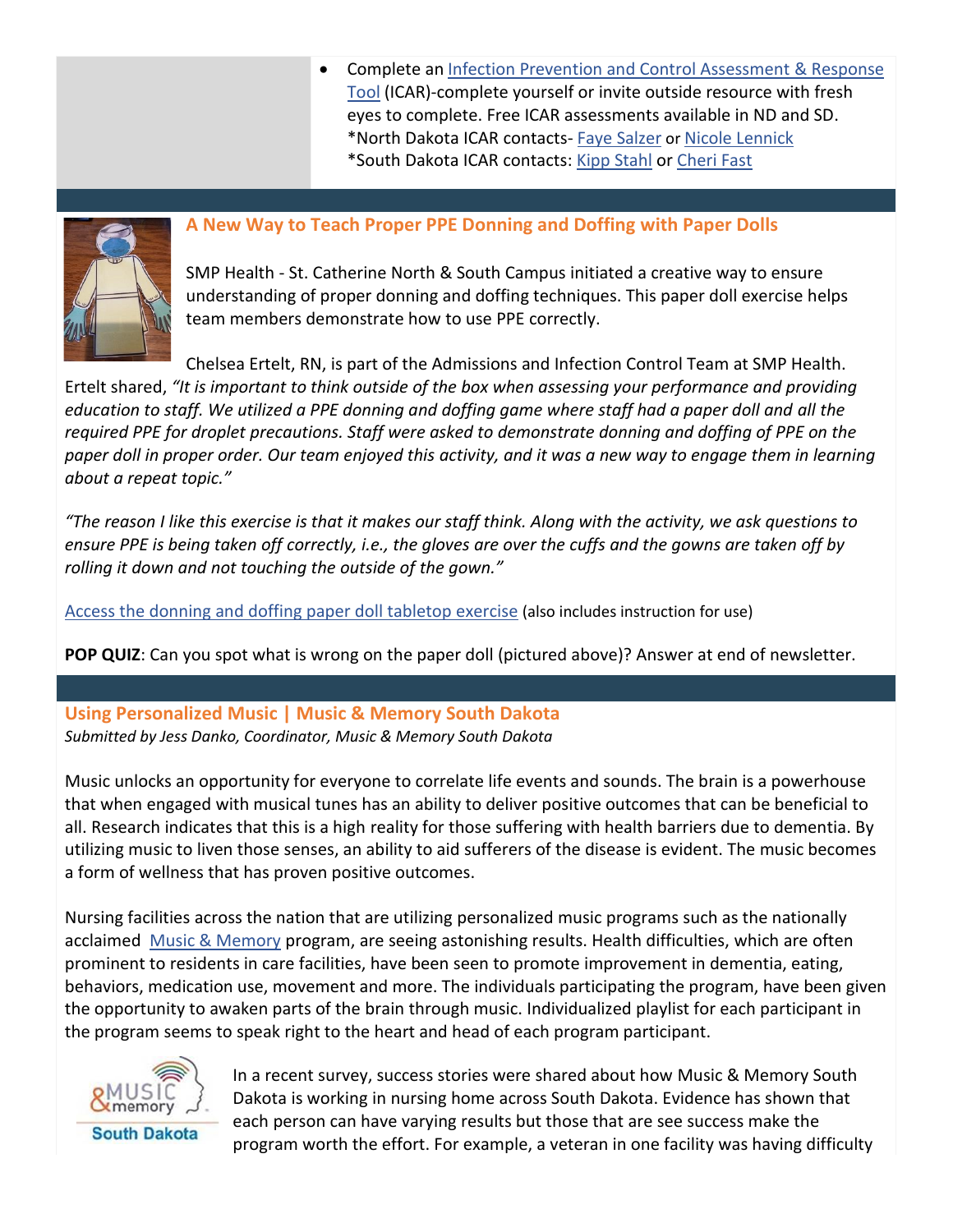with walking. The activities director reported, *"we played marine marching music and he started marching and walking more normal."* Personalized playlists, including music, such as the marine marching music, triggered a response that was of high benefit to the individual. Just as music can help with movement, it can also help with reducing the use of antipsychotic medications.

# **Reducing Antipsychotic Medication Use: The Resident Prioritization Tool Can Help Identify Where to Start**

The Biden Harris Administration is working on major nursing home reform. Amongst the many reform ideas, is reinforcing safeguards against unnecessary medications and treatments. Specifically, the plan mentions to identify problematic diagnosis and to refocus efforts to bring down inappropriate use of antipsychotic medications<sup>1</sup>.



North Dakota and South Dakota are approaching near 20% antipsychotic medication rates, which puts both states among the highest in the nation. The national average is 14%<sup>2</sup>. It is inevitable, states with high rates will be tasked to focus on reducing these medications.

A recen[t national study](https://www.jamda.com/article/S1525-8610(22)00302-4/fulltext#%20) published in the Journal of Post-Acute and Long-Term Care Medicine (JAMDA), surveyed 3,526 nursing

homes to comprehensively explore inappropriate psychotropic medication use deficiency, F-758 citations, in caring for nursing home residents with dementia. The three most common reasons for F-758 citations included 1) failure to identify and/or monitor behavioral symptoms; 2) attempt gradual drug reduction; and 3) maintain 14-day limitations on PRN psychotropic orders. This study suggests areas for improvement that could potentially reduce inappropriate psychotropics which includes supporting quality of dementia care workforce and improving cooperation within healthcare staff and professionals to ensure proper nonpharmacologic and pharmacologic interventions. 3,4

**Do you know what your facility antipsychotic medication rate is?** If it is over 12%, there is a very good chance you can find several reduction opportunities. It is also likely a F-758 citation may be looming in your future with continued high antipsychotic medication use.

**Yes…our nursing home antipsychotic medication rate is running high … now what?** "*Questions I often hear from nursing homes that are wanting to work on reducing antipsychotic medications use is 'Where do we start? Who should we focus on first?'*

Great Plains QIN recently updated the [Antipsychotic Reduction Resident](https://greatplainsqin.org/wp-content/uploads/2016/03/Great-Plains-QIN-Antipsychotic-Reduction-Resident-Prioritization-Tool.pdf)  [Prioritization Tool](https://greatplainsqin.org/wp-content/uploads/2016/03/Great-Plains-QIN-Antipsychotic-Reduction-Resident-Prioritization-Tool.pdf) and developed a [Video Tutorial](https://greatplainsqin.org/wp-content/uploads/2022/06/Antipsychotic-Med-Prioritization-Tool-Video.mp4) on how to use the tool. This tool provides an easy-to-use algorithm to identity where to begin gradual dose reductions and which residents to start with.

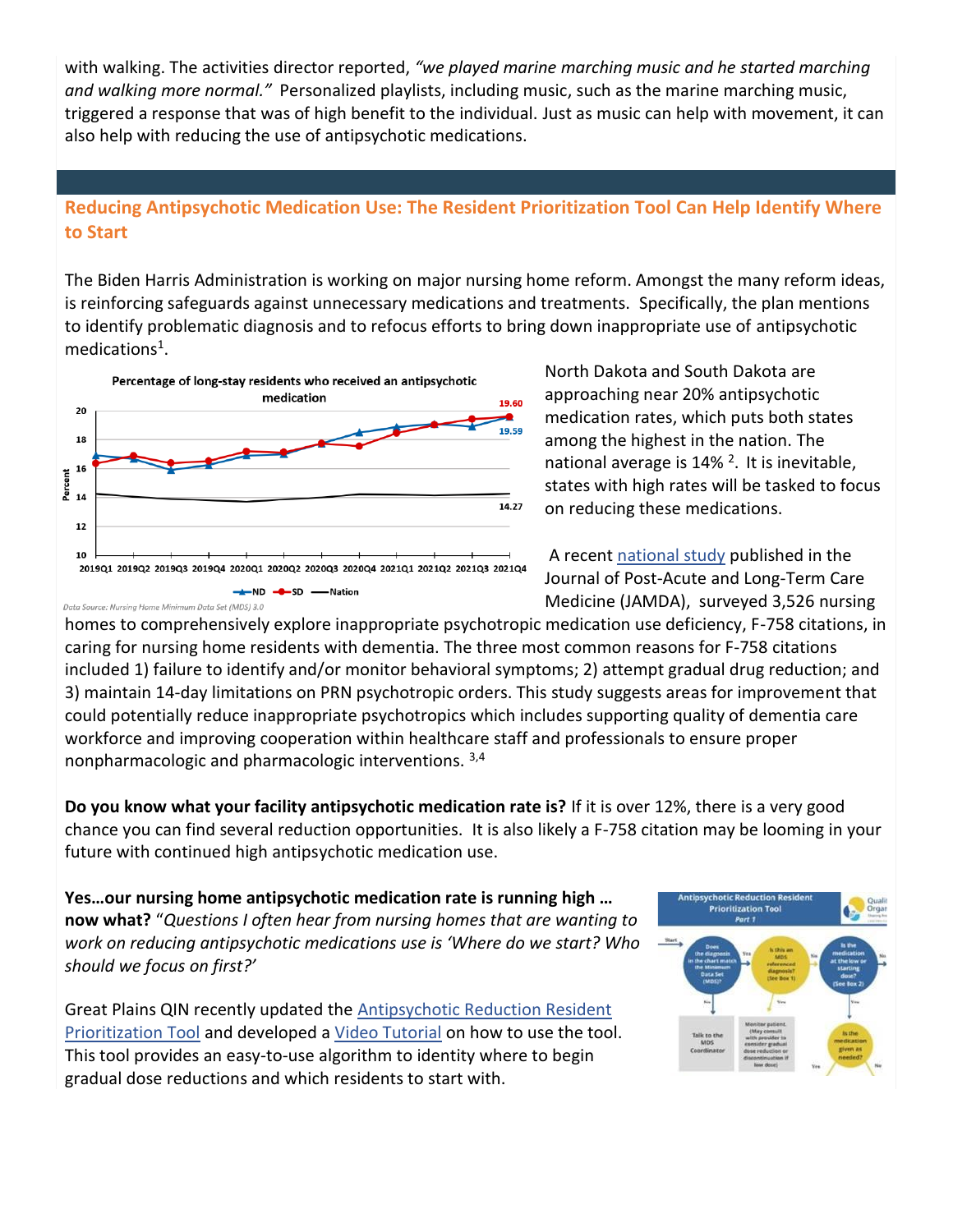

*As with many things, to keep motivation and efforts moving forward, one typically needs a win. This tool will help you pinpoint those potential first easy 'wins' before advancing to more challenging situations in reducing antipsychotic medications in your nursing home,"* says Lori Hintz, RN, CADDCT, Quality Improvement Advisor, Great Plains Quality Innovation Network.

[The National Partnership to Improve Dementia Care in Nursing Homes](https://www.cms.gov/Medicare/Provider-Enrollment-and-Certification/SurveyCertificationGenInfo/National-Partnership-Dementia-Care-Resources) has a comprehensive resource list broken down in several categories from assessment and practice guidelines, training, webinars, initiatives, and innovations.

For more information on antipsychotic medication reduction ideas, contact a Great Plains QIN Nursing Home Quality Improvement Advisor.

#### Sources

- 1. White House Fact Sheet: Protecting Senior[s by Improving Safety and Quality of Care in the Nation's Nursing Homes](https://www.whitehouse.gov/briefing-room/statements-releases/2022/02/28/fact-sheet-protecting-seniors-and-people-with-disabilities-by-improving-safety-and-quality-of-care-in-the-nations-nursing-homes/) | February 28, 2022
- 2. [CMS.GOV; MDS Frequency Report Nursing Home](https://www.cms.gov/Research-Statistics-Data-and-Systems/Computer-Data-and-Systems/Minimum-Data-Set-3-0-Public-Reports/Minimum-Data-Set-3-0-Frequency-Report) | Updated December 2021
- 3. [Deficiency Citations on Inappropriate Psychotropics Use Related to Care for Behavioral Symptoms of Dementia](https://www.jamda.com/article/S1525-8610(22)00302-4/fulltext#%20) | Authors: Jung Min Yoon, PhD, RN; Alison M. Tinkoff, ScD, MPH, RN, FAAN; Elizabeth Galik, PhD, CRNP, FAAN, FAANP; Carla L. Storr, ScD, MPH; Nancy B. Lerner, DNP, RN, CDONA; Nicole Brandt, PharmD, MBA, BCGP, BCPP, FASCP; Shijun Zhu, PhD, DrE | Published: May 11, 2022DOI:https://doi.org/10.1016/j.jamda.2022.04.006
- 4. [F-tags study reveals common misuses of psychotropic drugs in LTC;](https://www.mcknights.com/news/clinical-news/f-tags-study-reveals-common-misuses-of-psychotropic-drugs-in-ltc/?utm_source=newsletter&utm_medium=email&utm_campaign=MLT_ClinicalDaily_20220513&hmSubId=mtWXon4Riv81&hmEmail=Cmh7SpJ3bsXuA3yxj6xAWfcPnRyPmS2V1AgkgMsBdbQ1&email_hash=2de54a6cbdd0152f233ce6434e683e7f&mpweb=1326-27664-777449) McKnights Publication | May 13, 2022

**Make Sure Your Influenza and Pneumococcal Vaccination Quality Measures Data is Current! Strive for 100%** 

The Vaccination Quality Measures (Influenza and Pneumococcal) are the easiest to impact when a facility is looking to improve their Resident Care QMs. **You** have control to assure that 100% of your residents meet the QM as being "assessed and appropriately given" the vaccination.

**The Influenza QMs are calculated only once per year!** The calculation begins on July 1 of a given year and ends on June 30 of the subsequent year and reports data for residents who were in the facility for at least one day during the target period of October 1 through March 31. **The rate will remain on** [CMS Care](https://www.medicare.gov/care-compare/)  [Compare](https://www.medicare.gov/care-compare/) **for the entire next year.**

Now is the time to assure the Influenza QM and Pneumococcal QM accurately reflects the vaccination status of your residents. Great Plains QIN has resources to assist you in getting the highest vaccination rate possible – **100%!**

- [Influenza Quality Measure Coding Tip \(GPQIN\)](https://greatplainsqin.org/wp-content/uploads/2021/02/Great-Plains-QIN-Influenza-Quality-Measure-MDS-Coding-Tips-1.pdf)
- [Pneumococcal Quality Measure Coding Tips \(GPQIN\)](https://greatplainsqin.org/wp-content/uploads/2021/02/Great-Plains-QIN-Pneumococcal-Quality-Measure-MDS-Coding-Tips.pdf)
- [Vaccination Quality Measure Checklist \(GPQIN\)](https://greatplainsqin.org/wp-content/uploads/2021/03/Great-Plains-QIN-Vaccination-Quality-Measure-Checklist-2021-1.pdf)
- [Electronic Vaccination Tracking Log \(GPQIN\)](https://greatplainsqin.org/wp-content/uploads/2021/03/GPQIN-Electronic-Vaccination-Log-Updated-Dec-2021-FINAL.xlsx) -updated 4/28/22
- [Nursing Home Vaccination Change Package \(GPQIN\)](https://greatplainsqin.org/wp-content/uploads/2021/12/Great-Plains-QIN-Change-Package-Vaccination-December-21-Update.pdf)
- [Nursing Home Quality Measure Video Series \(GPQIN\)](https://greatplainsqin.org/initiatives/nursing-home-quality/nursing-home-quality-measure-video-series/)
- [Improve Your Vaccination Quality Measures](https://events.greatplainsqin.org/event/68548884)  Grab the Low Hanging Fruit Webinar May 25, 2021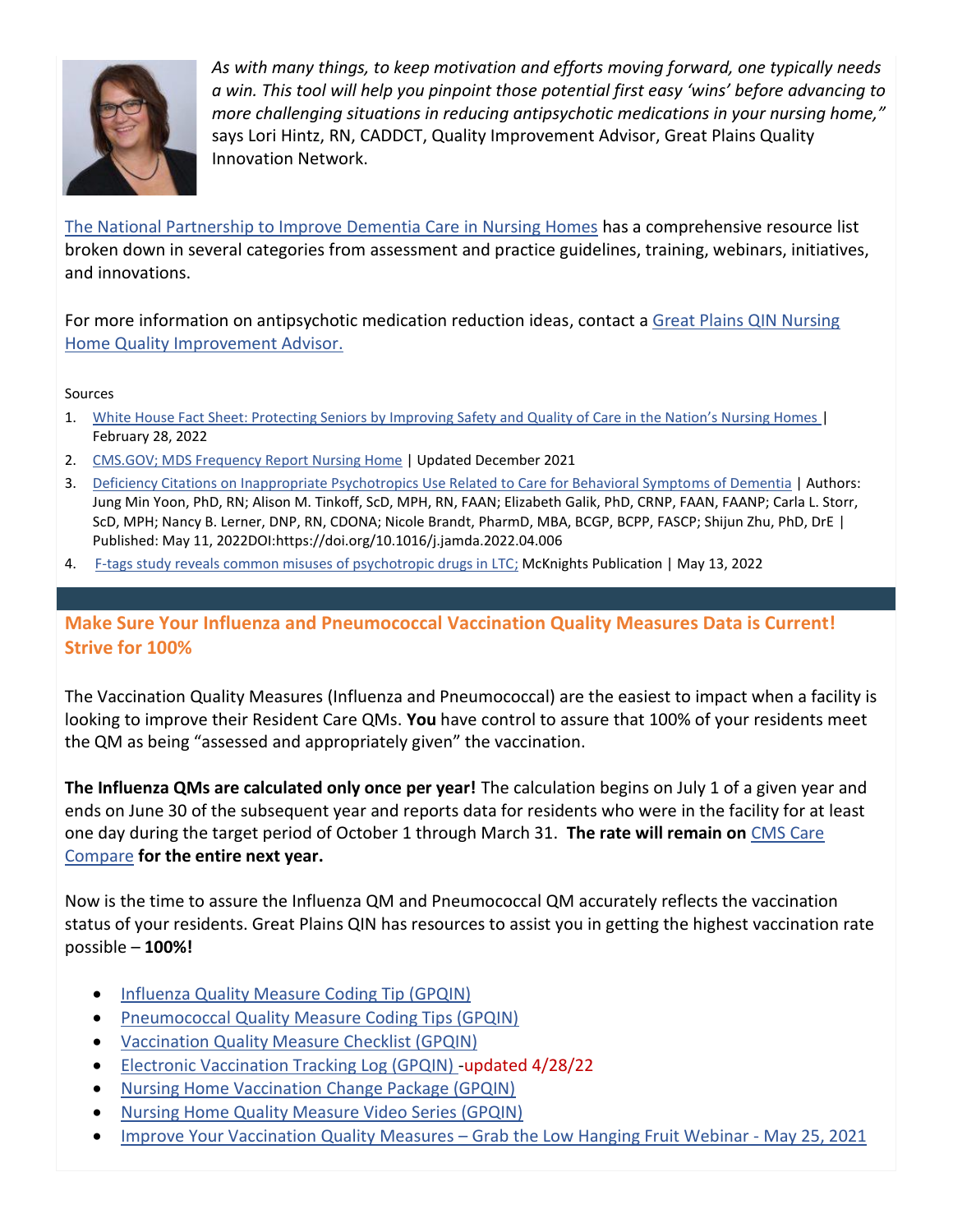**Did You Notice a Change in Your Overall Quality Measure Five Star Rating in April?** 

Effective with the April 2022 refresh, CMS is implementing planned, regular increases to the Quality Measure (QM) rating thresholds, increasing each rating threshold by onehalf of the average improvement in QM scores since the last time the thresholds were set. For the April 2022 refresh, the average improvement was determined from the period of April 2019 – January 2022. The new rating thresholds are shown in Table 6 of the [Care Compare NH Five Star Quality](https://higherlogicdownload.s3-external-1.amazonaws.com/AANAC/2f7f6849-8d39-42ba-97bb-980efcf2987e_file.pdf?AWSAccessKeyId=AKIAVRDO7IEREB57R7MT&Expires=1652389572&Signature=WrdqIawQOnPhaCrSv%2BzmctjwJdY%3D)  [Rating System: Technical User's Guide April 2022.](https://higherlogicdownload.s3-external-1.amazonaws.com/AANAC/2f7f6849-8d39-42ba-97bb-980efcf2987e_file.pdf?AWSAccessKeyId=AKIAVRDO7IEREB57R7MT&Expires=1652389572&Signature=WrdqIawQOnPhaCrSv%2BzmctjwJdY%3D)

| <b>QM Rating</b> | Long-Stay QM<br><b>Rating</b><br><b>Thresholds</b> | <b>Short-Stay QM</b><br><b>Rating</b><br><b>Thresholds</b> | <b>Overall OM</b><br><b>Rating</b><br><b>Thresholds</b> |
|------------------|----------------------------------------------------|------------------------------------------------------------|---------------------------------------------------------|
| *                | 155-477                                            | 144-488                                                    | 299-966                                                 |
| **               | 478-574                                            | 489-585                                                    | 967-1,160                                               |
| ***              | 575-655                                            | 586-674                                                    | $1.161 - 1.330$                                         |
| ****             | 656-746                                            | 675-762                                                    | 1.331-1.509                                             |
| *****            | 747-1,150                                          | 763-1,150                                                  | 1,510-2,300                                             |

factor of 1,150/800 to the unadjusted scores)

For example, prior to April 2022, the minimum points for a 5-star rating in the **overall QM domain**, was 1475 points. With the April 2022 refresh, the new minimum points needed for a 5-star rating in the **overall QM domain** is 1510 points. Note the point thresholds for **individual** QM's are **not** changing.

To really dig into how the 5-Star Rating System is calculated, refer to the [Care Compare NH Five Star Quality](https://higherlogicdownload.s3-external-1.amazonaws.com/AANAC/2f7f6849-8d39-42ba-97bb-980efcf2987e_file.pdf?AWSAccessKeyId=AKIAVRDO7IEREB57R7MT&Expires=1652389572&Signature=WrdqIawQOnPhaCrSv%2BzmctjwJdY%3D)  [Rating System: Technical User's Guide April 2022.](https://higherlogicdownload.s3-external-1.amazonaws.com/AANAC/2f7f6849-8d39-42ba-97bb-980efcf2987e_file.pdf?AWSAccessKeyId=AKIAVRDO7IEREB57R7MT&Expires=1652389572&Signature=WrdqIawQOnPhaCrSv%2BzmctjwJdY%3D) It is not easy reading, but even skimming over this User's Guide will help shed light on the methodology.

Additional QM Resources: [SNF Quality Reporting Program 05/2022](https://qtso.cms.gov/system/files/qtso/cspr_sec13_mds_prvdr_6.pdf) v1.10 Section 13



**News, Updates, Tips** 

**National Healthcare Safety Network Long-Term Care Quick Links** [Vaccination Weekly HCP & Res COVID-19 Module Main Webpage](https://www.cdc.gov/nhsn/ltc/weekly-covid-vac/index.html) [COVID-19 LTCF Module Main Webpage](https://www.cdc.gov/nhsn/ltc/covid19/index.html) [Data Quality Alerts: Weekly COVID-19 Vaccination Modules](https://www.cdc.gov/nhsn/pdfs/hps/covidvax/dq-alerts-508.pdf)  [Data Quality Alerts: COVID-19 Pathways Module](https://www.cdc.gov/nhsn/pdfs/covid19/ltcf/data-alerts-508.pdf) [Frequently Asked Questions: COVID-19 Data Document](https://www.cdc.gov/nhsn/pdfs/covid19/ltcf/faq-cms-datarelease-508.pdf) NHSN Point of Care Tes[ting Reporting Tool FAQ's](https://www.cdc.gov/nhsn/pdfs/covid19/ltcf/ltcf-poc-faq-508.pdf)  [NHSN LTC COVID-19 Module How to Re-Assign the FacADM](https://www.cdc.gov/nhsn/pdfs/covid19/ltcf/reassign-fa-508.pdf)  [NHSN LTC COVID-19 How to Add a User](https://www.cdc.gov/nhsn/pdfs/covid19/ltcf/add-user-508.pdf)

#### **New User TIP! Use Legal Names**

When adding a "new NHSN user" to your facility –use the "new user's" legal name so the identity proofing process goes smoother. Example: Use the name on their driver's license or passport. Don't assume, ask the "new user" what their legal name is.

#### **NHSN Q&A's:**

**Q1:** Regardless, of the module (Surveillance Pathway, Weekly HCW/ Resident Vaccination Module) what if there are no changes to my data from one week to the next? Do I still have to report? **A1:** Yes. It is a requirement to report at least every 7 days for the Surveillance Pathway Module and every week for Weekly Vaccination Module regardless of if there were no changes.

- For the *Surveillance Pathways* report just what happens from report to report in the case of no changes – put zeros in the appropriate boxes.
- For the *Weekly Vaccination Mo*dule report cumulative numbers (a running total). If there were no changes to the data for the week– report the same numbers as the previously reported week.

**Q2**: How should we categorize individuals who do not want to disclose their vaccination status?

**A2:** Report these individuals in question 3.3 under "Unknown COVID-19 Vaccination Status."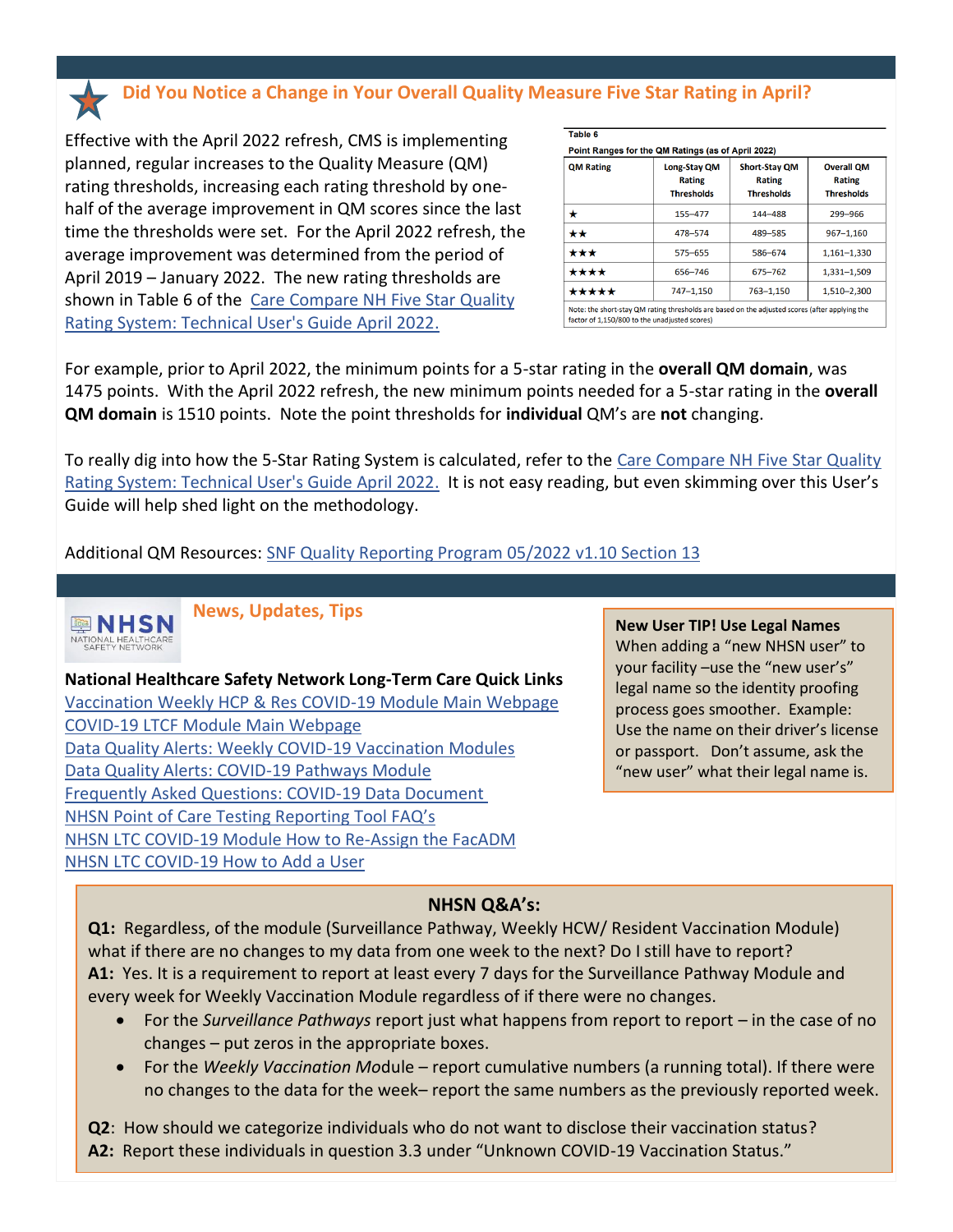# **CDC, CMS, OSHA Resources and Updates**

# **Centers for Disease Control & Prevention (CDC)**

[Interim IPC Recommendations for Healthcare Personnel During COVID19 Pandemic](https://www.cdc.gov/coronavirus/2019-ncov/hcp/infection-control-recommendations.html?_cldee=bG9yaS5oaW50ekBncmVhdHBsYWluc3Fpbi5vcmc%3d&recipientid=contact-7ebafa992220e511b1920050569142af-a89f6502c2dc4f4b8cc9fedd1c522ec2&esid=037c6955-0585-ec11-80fd-000d3a0f728a) 2/2/22 [Stay Up to Date with](https://www.cdc.gov/coronavirus/2019-ncov/vaccines/stay-up-to-date.html?CDC_AA_refVal=https%3A%2F%2Fwww.cdc.gov%2Fcoronavirus%2F2019-ncov%2Fvaccines%2Ffully-vaccinated.html) Your Vaccines 1/16/22 [Ending Isolation & Precautions for People w COVID-19: Interim Guidance 1/14/22](https://www.cdc.gov/coronavirus/2019-ncov/hcp/duration-isolation.html) [Interim Guidance for Managing Healthcare Personnel w SARS-CoV-2 Infection/Exposure](https://www.cdc.gov/coronavirus/2019-ncov/hcp/guidance-risk-assesment-hcp.html) 1/21/22 [Strategies to Mitigate Healthcare personnel Staffing Shortages](https://www.cdc.gov/coronavirus/2019-ncov/hcp/mitigating-staff-shortages.html) 1/21/22 COVID Data Tracker - *Check your [community transmission rate. Updated Daily at 8pm](https://covid.cdc.gov/covid-data-tracker/#datatracker-home)* Interim IP Control Recommendations [to Prevent SARS-COV-2 Spread in NHs](https://www.cdc.gov/coronavirus/2019-ncov/hcp/long-term-care.html#anchor_1631030962190) 2/2/22 [Strategies for Optimizing the Supply of N95 Respirators](https://www.cdc.gov/coronavirus/2019-ncov/hcp/respirators-strategy/index.html) 9/16/2021 [Selected Adverse Events Reported after COVID-19 Vaccination](https://www.cdc.gov/coronavirus/2019-ncov/vaccines/safety/adverse-events.html) 1/24/22 [FAQs about COVID-19 Vaccination in LTCFs](https://www.cdc.gov/vaccines/covid-19/toolkits/long-term-care/faqs.html) 9/9/21 [COVID -19 Vaccines for LTC Facility Residents](https://www.cdc.gov/coronavirus/2019-ncov/vaccines/recommendations/LTCF-residents.html?CDC_AA_refVal=https%3A%2F%2Fwww.cdc.gov%2Fvaccines%2Fcovid-19%2Ftoolkits%2Flong-term-care%2Findex.html) 1/21/22

# **Centers for Medicare & Medicaid Services (CMS)**

[QSO-22-15-NH-NLTC-LSC PHE Waivers Update](https://www.cms.gov/files/document/qso-22-15-nh-nltc-lsc.pdf) 4/7/2022 [QSO-22-09-ALL Guidance for IFR COVID19 Health Care Staff Vaccination](https://www.cms.gov/files/document/qso-22-09-all-revised.pdf)4/5/2022 • [LTC and SNF Attachment A-](https://www.cms.gov/files/document/attachment.pdf?cm_ven=ExactTarget&cm_cat=COVID-19+Update+%23+282&cm_pla=Marks+Memos+2022+List&cm_ite=Long-Term+Care+and+Skilled+Nursing+Facility+Attachment+A-Revised&cm_lm=1249179772&cm_ainfo=&&&&&) Revised [QSO-20-38-NH IFR COVID19 PHE re LTC Facility Testing Requirements](https://www.cms.gov/files/document/qso-20-38-nh-revised.pdf?_cldee=bG9yaS5oaW50ekBncmVhdHBsYWluc3Fpbi5vcmc%3d&recipientid=contact-7ebafa992220e511b1920050569142af-8c84eb64639f4ad793396db15492efd4&esid=ed8c466d-89a0-ec11-8100-000d3a0f728a) 3/10/2022 [QSO-20-39-NH Nursing Home Visitation COVID19](https://www.cms.gov/files/document/qso-20-39-nh-revised.pdf) 3/10/2022 [Nursing Home Visitation FAQ's](https://www.cms.gov/files/document/nursing-home-visitation-faq-1223.pdf) 3/10/22 [QSO-22-10-ALL Vaccination Expectations for Surveyors Performing Federal Oversight](https://www.cms.gov/files/document/qso-22-10-all.pdf?cm_ven=ExactTarget&cm_cat=COVID-19+Update+%23+263&cm_pla=Marks+Memos+2022+List&cm_ite=QSO-22-10-ALL&cm_lm=1249179772&cm_ainfo=&&&&&) –1/25/2022 [QSO-22-08-NH Nursing Staff Turnover and Weekend Staffing Levels](https://www.cms.gov/files/document/qso-22-08-nh.pdf) 1/7/2022 [QSO-22-02-ALL Changes to COVID19 Survey Activities & Increased Oversight in NH's](https://www.cms.gov/files/document/qso-22-02-all.pdf) 11/12/21 QSO-20-31-All: Revised [COVID-19 Survey Activities, Enhanced Enforcement for Infection Control deficiencies](https://www.cms.gov/files/document/qso-20-31-all-revised.pdf)  [& QI Activities in Nursing Homes](https://www.cms.gov/files/document/qso-20-31-all-revised.pdf) 1/4/2021



# **When Should I Get a COVID-19 Booster?**

Boosters are an important part of protecting yourself from getting seriously ill or dying from COVID-19. They are recommended for most people. The CDC has an [interactive tool](https://www.cdc.gov/coronavirus/2019-ncov/vaccines/booster-shot.html) to help determine when you (or your child) can get one or more COVID-19 Boosters.

# **Great Plains QIN Campaign | Become a COVID-19 Vaccination Booster Champion!**



Great Plains QIN has launched a campaign to celebrate and recognize North Dakota and South Dakota organizations with high staff COVID-19 booster vaccination rates - **COVID-19 Staff Vaccination Booster Champions**. *Organizations will be considered a Booster Champion when 75% or greater of their staff have received the first booster*. A Booster Champion Certificate and a customizable press release is provided to Booster

Champions to be used with local media, shared on the organization's website or social media platform and in an organization's newsletter. Access the current list of [Booster Champions](https://greatplainsqin.org/initiatives/nursing-home-quality/covid-19-staff-booster-vaccination-champions/) and their shared best practices. **To participate**, submit current staff booster rate [here.](https://gpqin.wufoo.com/forms/mcb3ufy1ultcc5/)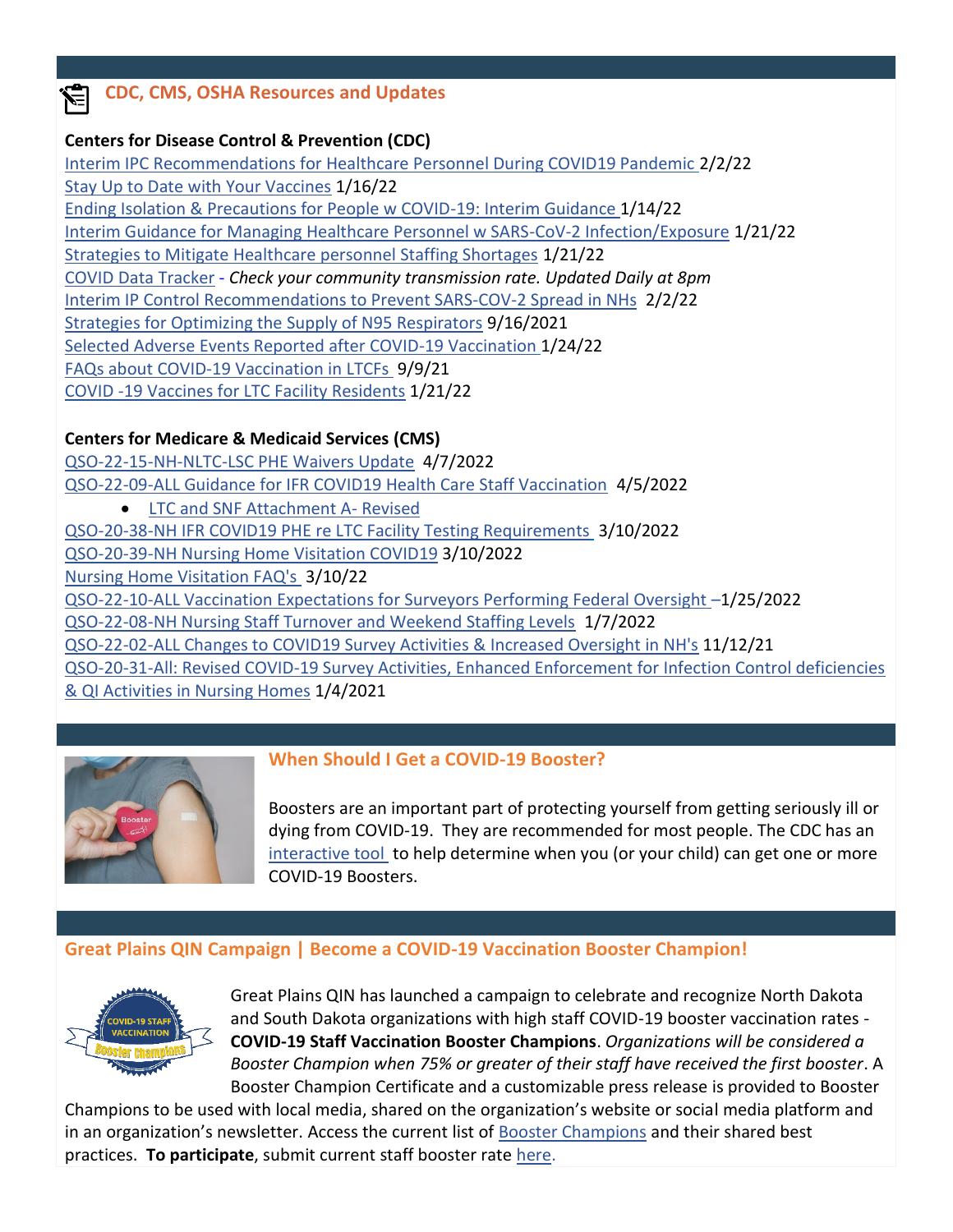# **WE ARE PROJECT FIRSTLINE**



NDDoH Project Firstline is launching a new **series of infection prevention and control trainings;** available to all frontline healthcare workers and students.

**Recognizing Risk Using Reservoirs Training Sessions** Session1: What does it mean to recognize risk? *Tuesday, June 14, 12:00 pm- 1:00 pm CT*

> Session 2: How germs make people sick *Tuesday, June 21, 12:00 pm – 1:00 pm CT*

Session 3: Recognizing risk using reservoirs *Tuesday, June 28, 12:00- 1:00 pm CT*

Live training sessions will be offered online Continuing education credits offered through ND Board of Nursing. Approved for ND EMS LCCR/ICCR.

**Register:** [www.health.nd.gov/projectfirstline](http://www.health.nd.gov/projectfirstline) **Questions?** Email: [dohpfl@nd.gov](mailto:dohpfl@nd.gov)



**Infection Control in Respiratory Therapy Practices June 21, 3:00 pm – 4:00 pm CT Speaker, Jessica Danko, MSHA, RRT SD Project Firstline**

[Webinar details and registration](https://greatplainsqin.org/calendar/infection-control-in-respiratory-therapy-practices/)  Hosted by Great Plains QIN and SD Project Firstline



Having worked the frontlines through a pandemic, Jessica Danko has a broad knowledge of firsthand respiratory therapy best practices. She understands the day-to-day

operations and therapy delivery with an attention to infection control.

*"Infection control practices, when delivering respiratory treatments, are key to ensuring that patients and residents are receiving the safest and best possible outcomes that assist in their ability to breath well*," states Jessica.

In summary, the presentation will include the prevalence of respiratory infections, explore commonly used respiratory treatments for these infections and introduce infection prevention practices with respiratory therapy treatments such as nebulizers and inhalers.

Visit [sdprojectfirstline.org](https://www.sdprojectfirstline.org/) and follow us on [Facebook.](https://www.facebook.com/SDprojectfirstline)



**Congratulations South Dakota Project Firstline! Finalist for the APIC Film Festival. Cast your Vote!**  [South Dakota Project Firstline's Introductory Video -](https://www.facebook.com/watch/?v=598736314999992&extid=CL-UNK-UNK-UNK-AN_GK0T-GK1C&ref=sharing) Failure is not an Option has been selected as a finalist for the #APIC Film Festival, a national infection control conference! *"5 videos were chosen from across the country that highlight how you are making infection prevention you're your intention,"* says Cheri Fast, PFL program manager. Friends from around the Huron, Chamberlain and DeSmet area are featured.

You can see all the finalist videos and vote here: [APIC 2022 Film Festival .](https://annual.apic.org/film-festival/) You may only vote once. Voting closes at 1:00 PM CT, June 14, 2022.



What a great impactful video that includes community members from the Huron, Chamberlain and DeSmet areas. **Please cast your VOTE for South Dakota Project Firstline's video!**